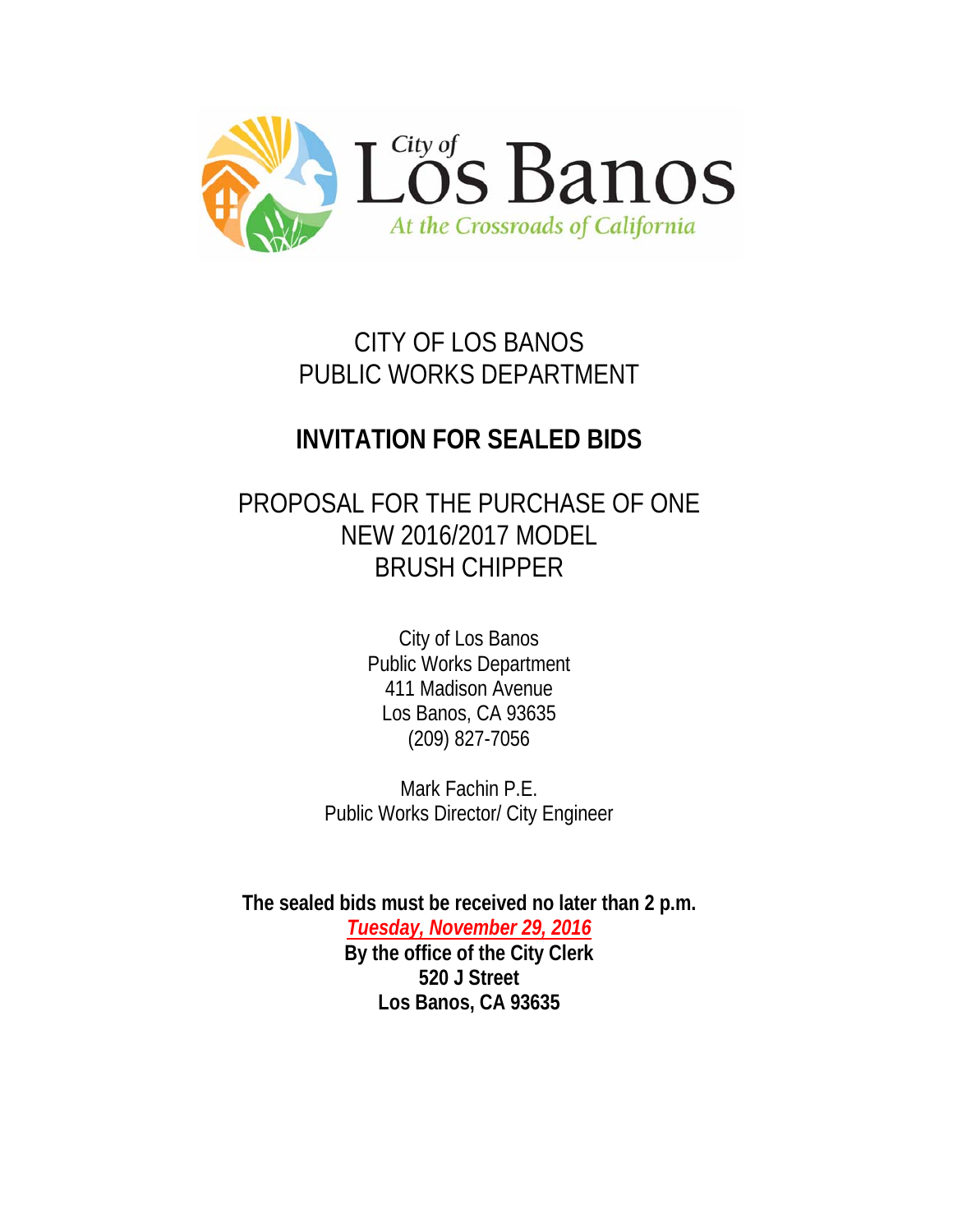## **INVITATION FOR SEALED BIDS**

CITY OF LOS BANOS PUBLIC WORKS DEPARTMENT 411 Madison Avenue Los Banos, CA 93635 (209) 827-7056

NOTICE IS HEREBY GIVEN that the LOS BANOS PUBLIC WORKS DEPARTMENT (herein called the "Owner") invites and will receive sealed bids up to the hour of 2:00 P.M. Pacific Standard Time (PST) on *Tuesday, November 29, 2016* for the purchase of one (1) New 2016/2017 Model Brush Chipper. At said time, sealed Bid Proposal (herein called the "Bid") will be publicly opened and read aloud in the City of Los Banos Council Chambers by the office of the City Clerk at:

#### **Los Banos City Hall 520 "J" Street Los Banos, California 93635**

Questions regarding the Bid Documents are to be directed to Dan Bronson, Public Works Fleet Coordinator, by email at [dan.bronson@losbanos.org.](mailto:dan.bronson@losbanos.org)

Bids shall be submitted only on forms provided in the Bid Packet. Bids shall be in the hands of the City Clerk of the City of Los Banos, 520 J Street, Los Banos, California, 93635 on or before the hour of 2:00 P.M. PST on *Tuesday, November 29, 2016*. No late Bids will be accepted and will be returned unopened. No oral, telegraphic, electronic, facsimile, or telephone bid submittals or modifications will be considered. Bids received after the bid submittal deadline will be rejected and returned to the Bidder unopened.

The Bid Proposal forms can be obtained from the City of Los Banos website at www.losbanos.org.

The City of Los Banos reserves the right to reject any and/or all Bids received.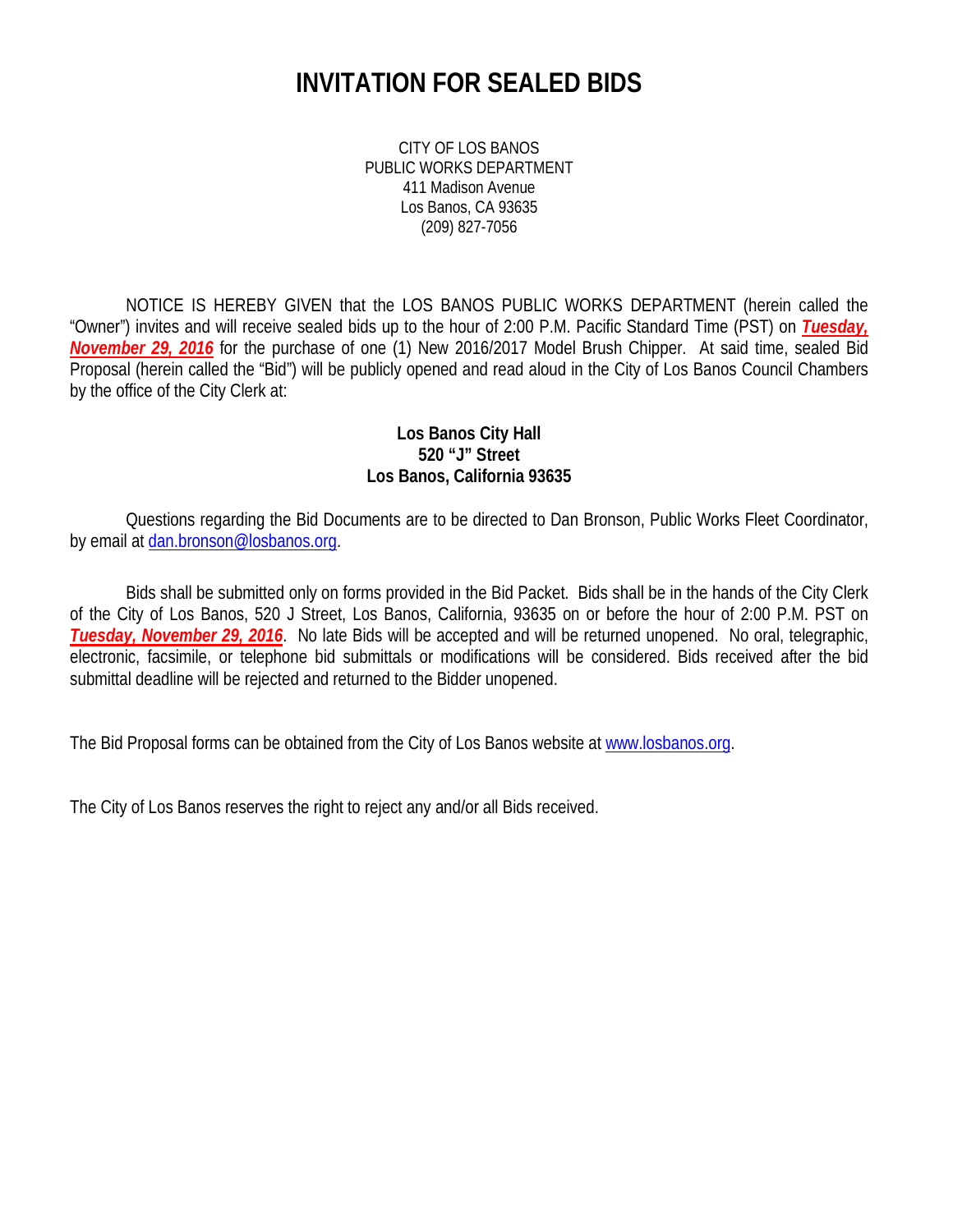## **Information for Bidders**

Bids will be received by the City of Los Banos Office of the City Clerk for the Owner, at the City Council Chambers of the City of Los Banos, 520 J Street, Los Banos, CA, 93635, until 2:00 p.m. Pacific Standard Time (PST), on *Tuesday, November 29, 2016*, then publicly opened and read aloud. Each Bid must contain one complete original set of Bid Proposal forms. The Bid Proposal forms include "Specifications Compliance" and "Bid Form". The Addendum, if issued, will be posted on the City's website at [www.losbanos.org.](http://www.losbanos.org/) Bidder must acknowledge Addendum, if issued, by submitting signed Addendum with the Bid Proposal forms. The completed Bid must be submitted in a sealed envelope and addressed to the Owner at 520 J Street, Los Banos, CA 93635. Each sealed envelope containing a Bid must be plainly marked on the outside as "**Brush Chipper Bid; Attention City Clerk**", and the envelope shall also bear on the outside, the name of the Bidder, and their address. If forwarded by mail, the sealed envelope containing the Bid Proposal forms must be enclosed in another envelope addressed to the City of Los Banos at 520 J Street, Los Banos, CA, 93635, and both envelopes clearly state "**Brush Chipper Bid; Attention City Clerk**"

Total Bid Price must be filled in, in ink or typewritten, and the Bid Form must be fully completed and executed when submitted, unless otherwise indicated. The Bid Form shall be signed by a person or persons legally authorized to bind Bidder to the Contract. The individuals signing each document shall warrant that they are authorized to bind the Bidder. Mistakes must be corrected and the correction inserted; correction must be initialed in ink by person signing the Bid Form. Each Bidder is responsible for the review of the Bid documents.

The Owner may waive any informalities or minor defects or reject any and all Bids. Any Bid may be withdrawn prior to the above scheduled time for the opening of Bid or authorized postponement thereof. Any Bid received after the time and date specified shall not be considered. All Bids shall remain firm for at least ninety (90) calendar days after the date and time of the bid opening unless otherwise specified. Should there be reasons why the Bid cannot be awarded within the specified period; the time may be extended by mutual agreement between the Owner and the Bidder. Award of Bid will be to the lowest responsible Bidder as determined by the Owner. A conditional or qualified Bid will not be accepted. The failure and omission of any Bidder to do any of the foregoing shall not relieve any Bidder from any obligation with respect to the Bid. The Owner will not be responsible for, nor be bound by, any oral instructions, interpretations, or explanations issued by the Owner or its representatives. Any request for clarifications or questions of the bid documents shall be emailed to:

> Dan Bronson, Public Works Fleet Coordinator dan.bronson@losbanos.org

Requests for clarification or questions shall be delivered to the Owner by 5:00PM PST on *Wednesday, November 16, 2016*. Any Owner response to a request for clarification, questions and answers will be posted to the City's website at [www.losbanos.org](http://www.losbanos.org/) not later than 5:00PM PST, *Friday, November 18, 2016* and if necessary become a part of the Bid as an Addendum. The proposed timeline of events associated with the awarding of Bid Proposal:

| Release of Advertisement for Bids           |             | Friday, October 28, 2016     |
|---------------------------------------------|-------------|------------------------------|
| Deadline to submit questions/clarifications | $5:00$ P.M. | Wednesday, November 16, 2016 |
| Addendum/Questions/Clarifications Posted    | $5:00$ P.M. | Friday, November 18, 2016    |
| <b>Bid Opening</b>                          | $2:00$ P.M. | Tuesday, November 29, 2016   |
| <b>City Council Awards Bid</b>              |             | Wednesday, January 4, 2017   |
| Issuance of a Purchase Order                | By          | Friday, January 13, 2017     |

Prior to receiving, the one (1) New 2016/2017 Model Brush Chipper will be inspected to insure the equipment meets the specifications. The new brush chipper must be completely assembled, ready to operate, and serviced with **FULL TANK OF FUEL** by Bidder prior to acceptance by the Owner.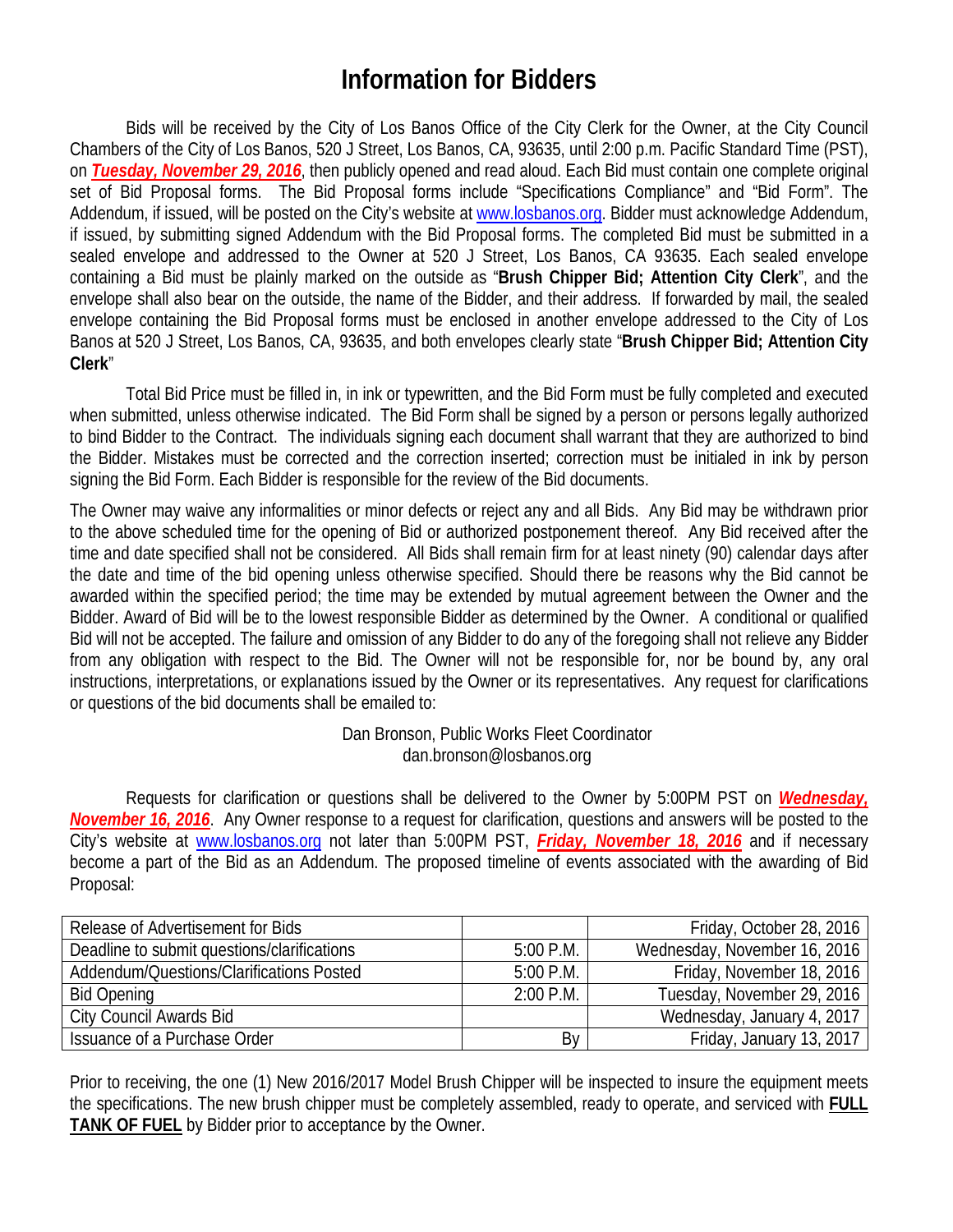# **Specifications Compliance**

The Bidder shall note their compliance with each specification in the box provided with an X or check mark. Each line item requires an X or check mark. **Any specification left blank shall be considered a non-responsive Bid and will be rejected.** Any deviations from the specifications or where submitted literature does not fully support the meeting of the specifications, must be clearly cited and explained by the Bidder in the comment section following the specifications. The Owner will be responsible for determining specifications compliance.

#### **Yes No Each line specification requires checking either the Yes or No box**

- □ □ Brush Chipper supplied shall be the manufacturer's current production model and shall be bid with all of the standard equipment as specified in the manufacturer's printed literature. In addition, the brush chipper shall include the equipment shown on the subsequent specifications, but may not be limited to said equipment.
- □ □ Bidder shall quote purchase price to include manufacturer's warranty for one (1) New 2016/2017 Model Brush Chipper. The warranty shall commence upon acceptance of the completed equipment by the Owner.
- □ □ Bidder shall quote the price for the one (1) New 2016/2017 Model Brush Chipper including eight percent (8%) sales tax, but excluding Federal excise tax. Bidder quote shall include delivery charges to the Owner.
- □ □ Brush Chipper must meet all current air quality standards, California Emission Control Regulations, all Federal Safety Standards, and Department of Motor Vehicle Regulations.
- □ □ Bid shall include estimated delivery date of the New 2016/2017 Model Brush Chipper. The estimated delivery date shall be one hundred eighty (180) days or less from the date of bid award.
- $\Box$   $\Box$  In the event that the new brush chipper has not arrived at the Owner facilities, 1015 F Street, Los Banos California, on or before the estimated delivery date, liquidated damages can be charged at the rate of one percent per calendar day of the unit price of the chipper not delivered in accordance with the time specified on the bid proposal.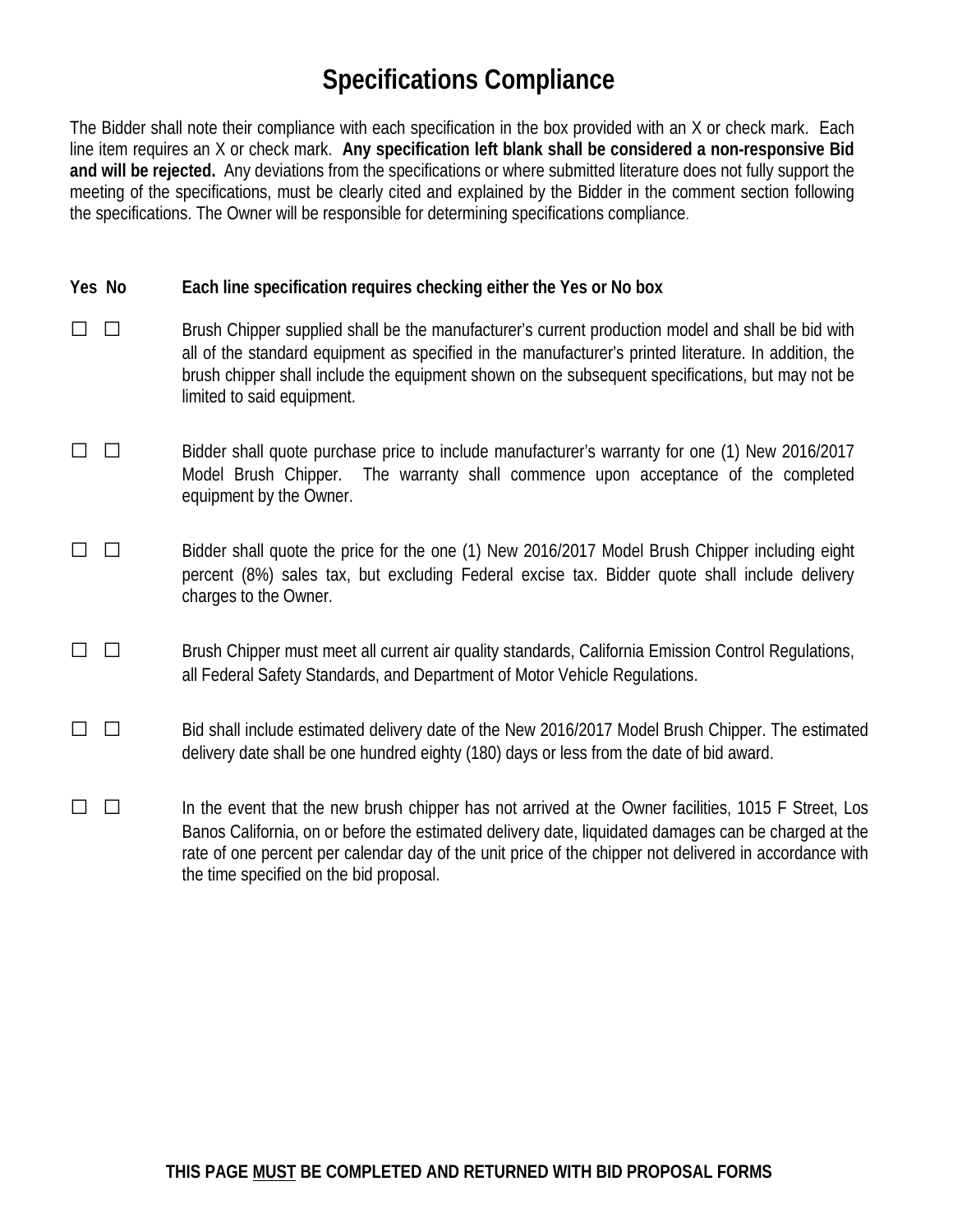#### Specifications Compliance – Continued

### **CHASSIS**

- **Yes No Each line item specification requires checking either the Yes or No box**  $\Box$   $\Box$  12 inch capacity disc-style chipper  $\Box$   $\Box$  Hydraulic pressure gauge to make sure system is operating at correct pressure
- $\Box$   $\Box$  Radiator debris screen

## **ENGINE**

| Yes    |        | No Each line item specification requires checking either the Yes or No box |
|--------|--------|----------------------------------------------------------------------------|
|        |        | <b>Diesel</b>                                                              |
| $\Box$ |        | $\Box$ 4 cylinders (minimum)                                               |
|        | $\Box$ | Base power 125 horse power (minimum)                                       |
|        |        | $\Box$ Alternator – 120 amps (minimum)                                     |
|        |        | Battery(s) – shall meet manufacturer's specification, maintenance free     |
|        |        |                                                                            |

- $\square$   $\square$  Cooling system heavy duty, automatic shutdown/over temperature protection
- $\Box$   $\Box$  Air filter dry type, dual element, with restriction indicator
- $\Box$   $\Box$  Newest available Tier 4 final engine

## **DRIVE**

| Yes    | No Each line item specification requires checking either the Yes or No box                       |
|--------|--------------------------------------------------------------------------------------------------|
|        | $\Box$ $\Box$ Feed speed 105 feet per minute (minimum)                                           |
|        | $\Box$ $\Box$ Hydraulic lift cylinder to apply additional pressure to feed wheel or (equivalent) |
| $\Box$ | $\Box$ Extra set of wear items (belts, blade bolts and blades)                                   |

### **SAFETY**

- **Yes No Each line item specification requires checking either the Yes or No box**  $\Box$   $\Box$  Manuals and videos – (operator, service, parts and repair)  $\Box$   $\Box$  Last chance cables  $\square$   $\square$  Operator safety control bar  $\Box$   $\Box$  Safety decals – displayed in English and Spanish
- $\square$   $\square$  Must be delivered with full tank of fuel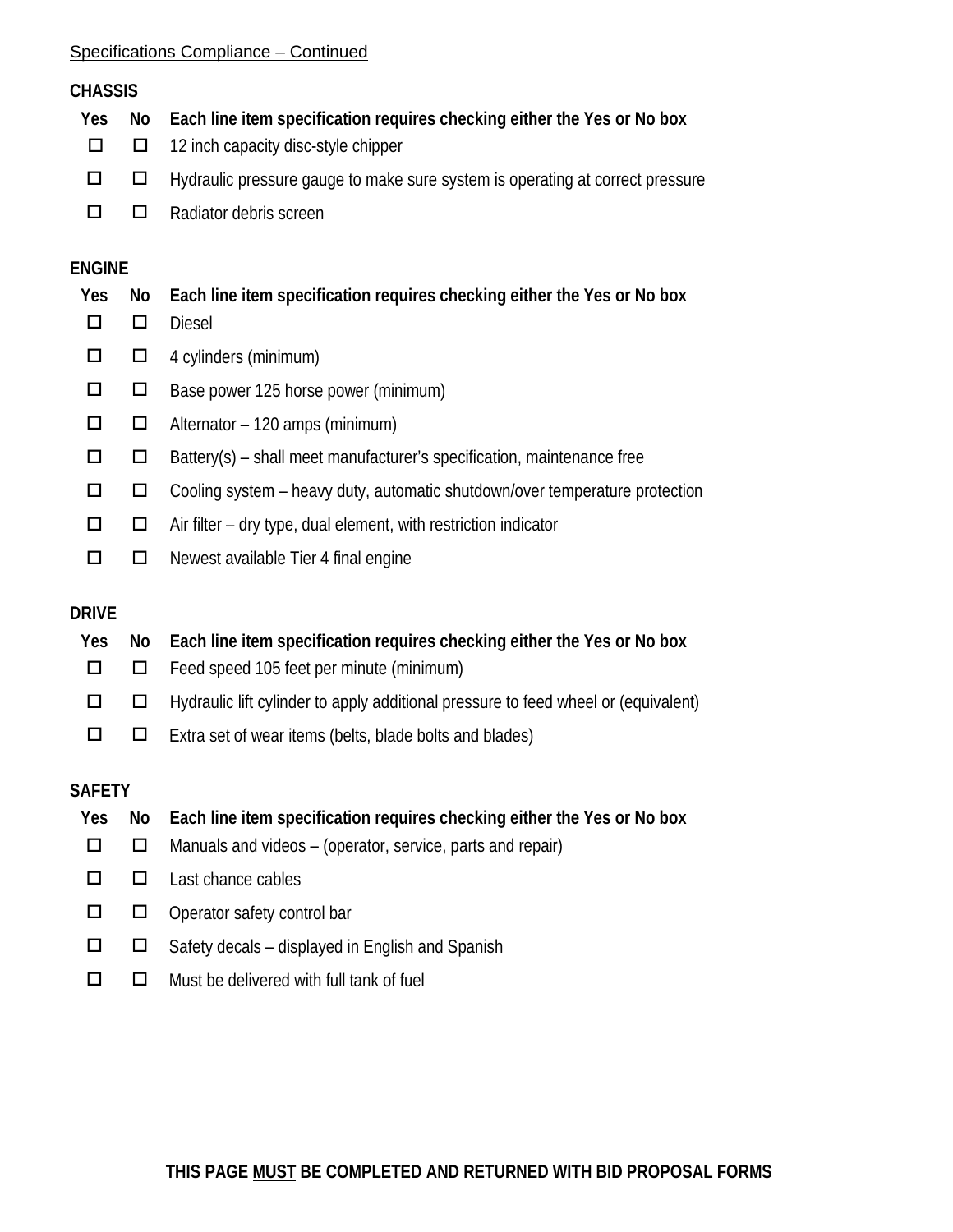#### Specifications Compliance – Continued

#### **OPERATOR STATION**

- **Yes No Each line item specification requires checking either the Yes or No box**
- $\Box$   $\Box$  Hydraulic swivel discharge spout
- $\Box$   $\Box$  Height adjustable discharge
- $\Box$   $\Box$  Tachometer, engine oil, coolant, voltmeter, hour meter, fuel gauge and hydraulic oil temperature
- $\Box$   $\Box$  Manuals and videos (operator, service, parts and repair)
- $\square$   $\square$  Battery disconnect switch
- $\Box$   $\Box$  Hydraulic bump bar when force is applied to bar, the feed wheel stops
- $\Box$   $\Box$  Wooden push paddle
- $\Box$   $\Box$  Fire extinguisher 5 lbs ABC (mounted)

## **EXTERIOR**

- **Yes No Each line item specification requires checking either the Yes or No box**
- $\Box$   $\Box$  Paint to be white
- $\Box$   $\Box$  High output warning strobe light (mounted)
- $\square$   $\square$  LED rear warning/signal lights
- $\Box$   $\Box$  Work lights (Halogen or LED) 2 rear (adjustable)
- $\Box$   $\Box$  Tool box (mounted)

### **WARRANTY**

- **Yes No Each line item specification requires checking either the Yes or No box**
- $\Box$   $\Box$  5 year 3000 hour bumper to bumper with service mileage
- $\square$   $\square$  Service program (to service chipper for duration of warranty)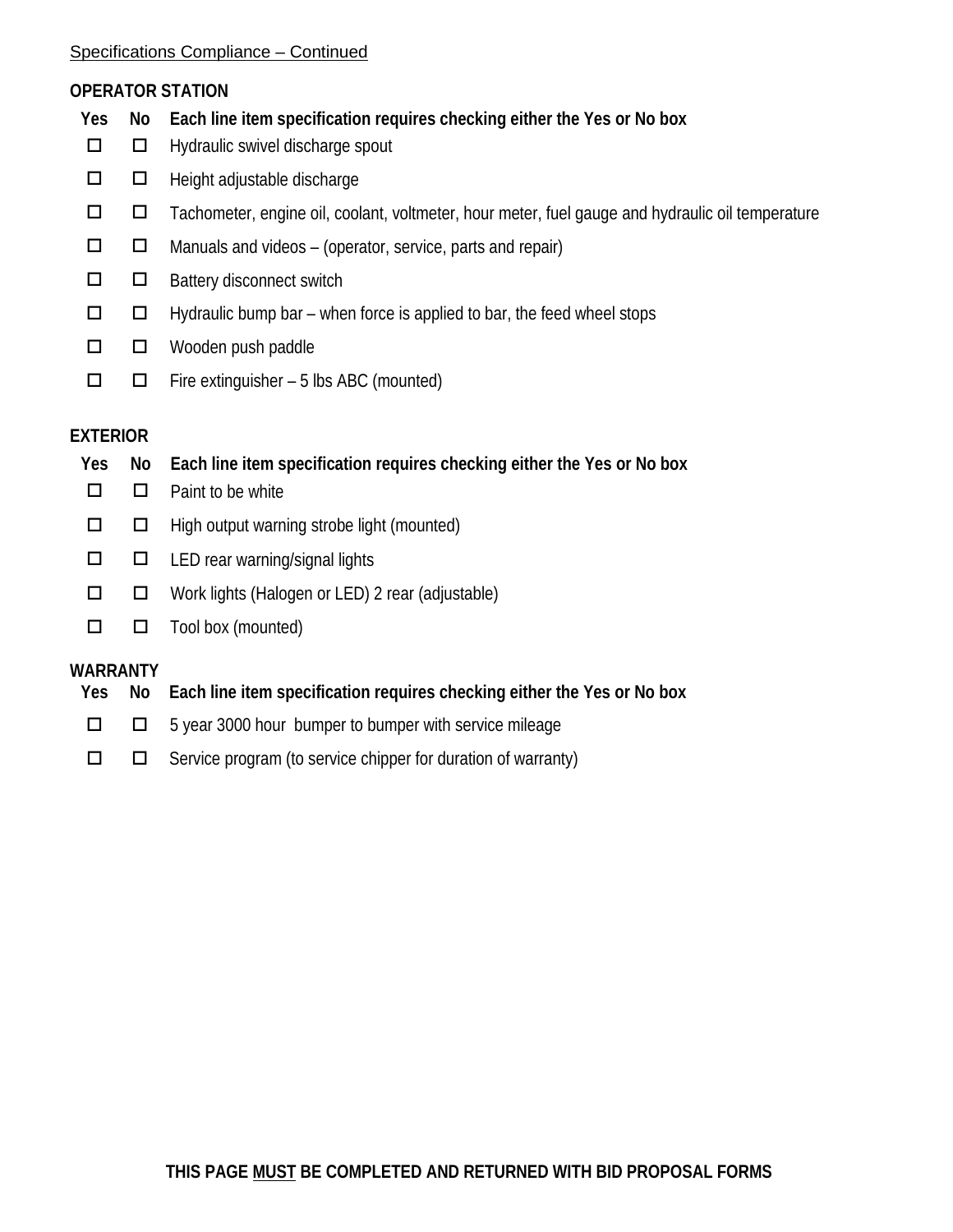### Specifications Compliance – Continued

#### **Comments:**

Bidder shall fully describe every variance, exception, and /or deviation. **If none, please enter "NONE"**



**THIS PAGE MUST BE COMPLETED AND RETURNED WITH BID PROPOSAL FORMS**